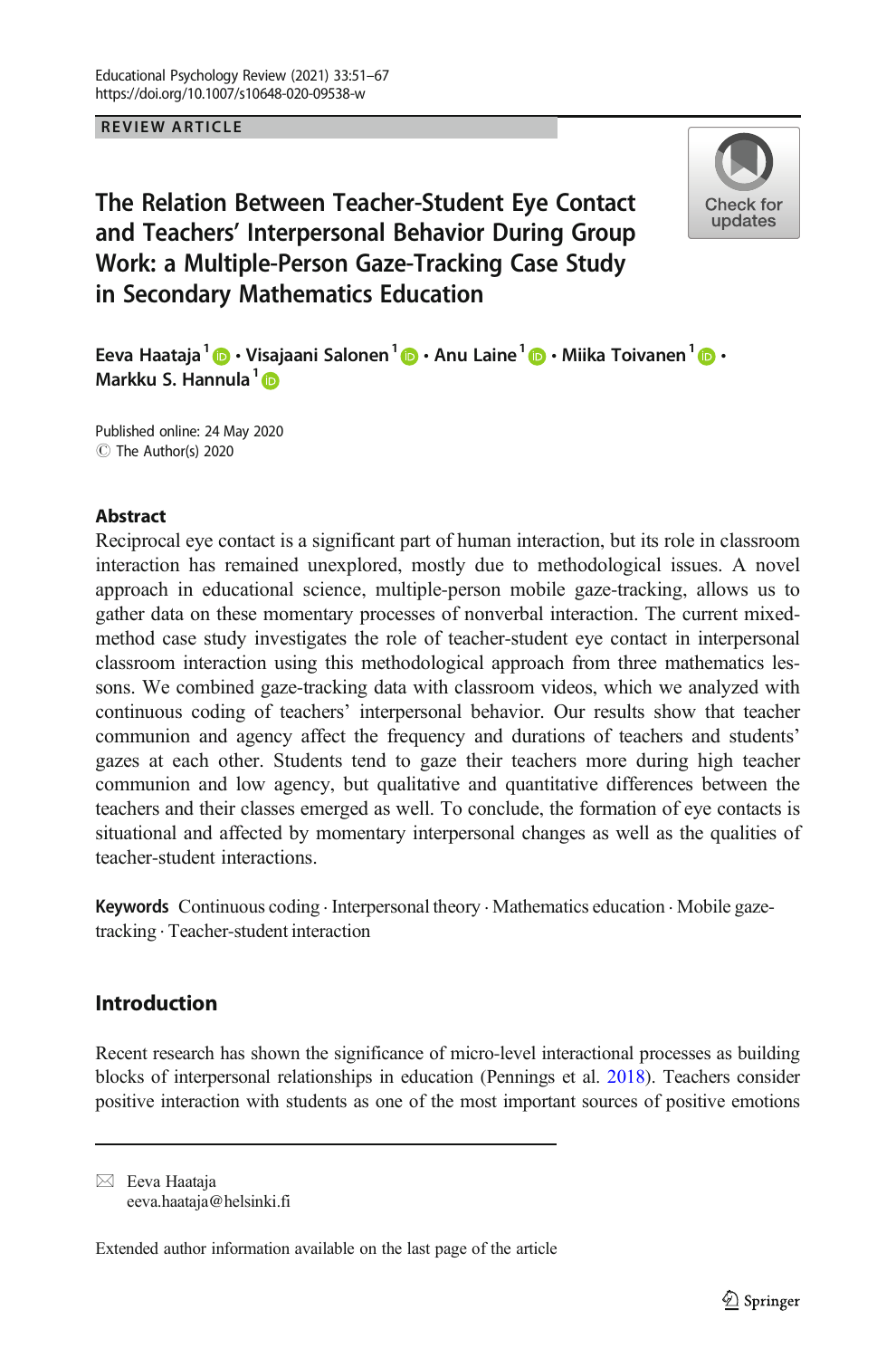(Chen [2016](#page-15-0)) while experiences of unsuccessful teacher-student interactions correlate with a sense of decreased professional agency (Heikonen et al. [2017\)](#page-15-0). Teachers' interaction skills are essential for effective classroom management, deserving to be focused on in teacher education and professional development (Arsenijevic et al. [2017\)](#page-14-0).

Pennings with her colleagues have investigated how teacher-student relationships (macrolevel) in the classroom are built on momentary interactions (micro-level) (Pennings et al. [2014](#page-16-0); [2018\)](#page-16-0). This recent dimension of the interpersonal theory (Kiesler [1983\)](#page-15-0) enlightens the adaptivity and reciprocity of teacher-student interaction (Pennings et al. [2018\)](#page-16-0) but is still lacking details on how these micro-level mechanisms work and relate to the macro-level. For example, Pennings and her colleagues (2018) analyzed the micro-level interaction processes using a half-second time frame, but, on the other hand, they consider the teacher to be interacting with the class as a whole. Our study moves from the level of whole-class interaction to reciprocal communication between the teacher and individual students.

Teacher's gaze (i.e., what they look at) allows teachers to differentiate their interaction with students. According to teachers, eye contact with students (i.e., both gaze at each other) is an element of good teacher-student interaction (Korthagen et al. [2014](#page-15-0)). Teacher gaze is part of the nonverbal interaction that reflects teacher-student interpersonal relationships. Teachers who gaze at the students during listening to them are, according to students, preferred over teachers who gaze at them during teacher talk (McIntyre [2016](#page-15-0)).

The complexity and situationality of gaze and eye contact interactions highlight the importance of collecting data in authentic contexts (Tatler and Land [2015\)](#page-16-0). Students' nonverbal messages affect teacher behavior and student learning (Mottet et al. [2016\)](#page-15-0). While this nonverbal communication is reciprocal, it is important to study both teacher and student gazes simultaneously (Mottet et al. [2016\)](#page-15-0). The gaze interaction becomes complex when multiple students require teacher attention. These aspects suggest that to study the role of eye contact in teaching, we must develop methods for multiple-person gaze-tracking in natural classroom interaction.

New mobile (i.e., wearable when moving around) gaze trackers provide us with a possibility to examine the momentary teacher-student interactions in natural environments (Haataja et al. [2019a](#page-15-0); Haataja et al. [2019b](#page-15-0); Pennings et al. [2018\)](#page-16-0). While interviews (e.g., Korthagen et al. [2014\)](#page-15-0) and questionnaires (e.g., McIntyre et al. [2017\)](#page-15-0) have shown that eye contacts are important for both students and teachers, this aspect has not yet been integrated into the interpersonal theory. Moreover, neither self-reflections nor laboratory experiments can provide access to the processes of situational eye contact interaction in a classroom context. This study examines the reciprocal formation of teacher-student eye contacts through the eyes of eleven students and three teachers together with the teachers' interpersonal behaviors during mathematical problem-solving lessons. We examine the relationship between the propensity of teacher and student gazes at each other and the changes in teacher interpersonal behavior.

## Teachers' Interpersonal Behaviors

According to the interpersonal theory, human interaction is conceptualized as a continuous cycle of initiatives and responses between people (Kiesler [1983\)](#page-15-0). This cycle has been conceptualized with two dimensions: agency and communion (Gurtman [2009](#page-15-0); Kiesler [1983](#page-15-0)). Earlier research examines this phenomenon using various concepts. Agency has been discussed as actions of authority (Mehrabian [1972\)](#page-15-0), status (McIntyre [2016\)](#page-15-0), dominance (Akechi et al. [2013\)](#page-14-0), power (Brey and Shutts [2015\)](#page-15-0), and control that convey a person's urge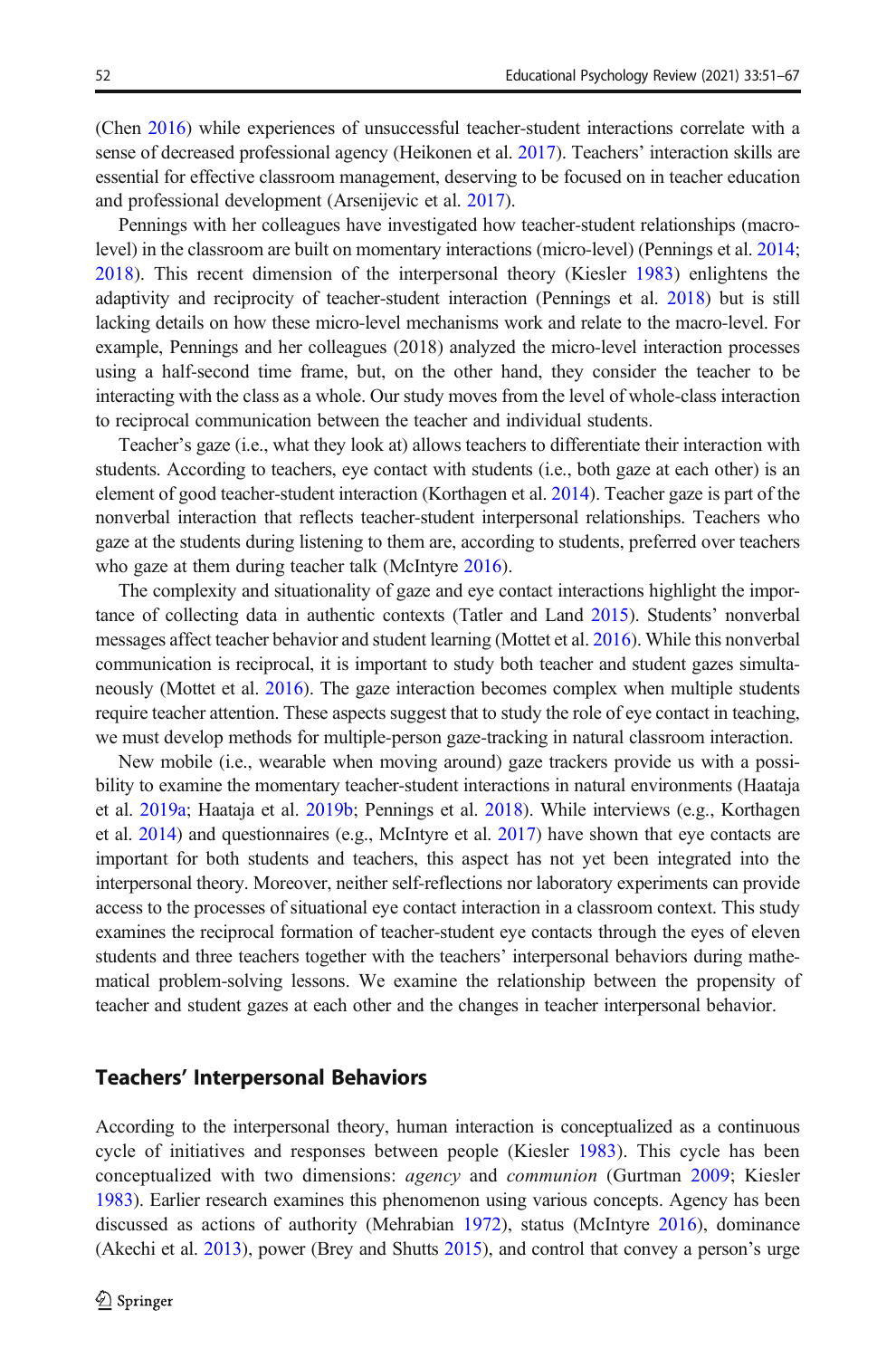to be differentiated as an individual (Gurtman [2009;](#page-15-0) Wiggins [1991\)](#page-16-0), whereas communion connotes nonverbal immediacy (Andersen et al. [1979;](#page-14-0) Mehrabian [1972](#page-15-0)), union, and affiliation that manifest a person's striving for belonging in a social entity (Gurtman [2009;](#page-15-0) Wiggins, [1991](#page-16-0)). Teachers' interpersonal behavior usually ranges within the field of positive communion and agency (Pennings et al. [2018\)](#page-16-0). In a classroom situation, teacher interpersonal behavior is adaptive to the students' behavior (Pennings et al. [2018](#page-16-0)). Figure 1 shows this combination in teacher-student classroom interaction from the perspective of the teachers and the students. In Fig. 1, we use the sector labels by Pennings et al. [\(2018\)](#page-16-0), which are adapted from teacher and student circles in Claessens et al. ([2017](#page-15-0)). Due to the different roles for teacher and students in the classroom, the same communion and agency are related to somewhat different behaviors in student and teacher interpersonal circles. This is reflected in the different terms in the same position of the circle (e.g., imposing teacher vs. critical student).

In social interaction, people tend to respond to high agency with low agency and vice versa, while for communion, they tend to respond with similar communion (e.g., Kiesler [1996](#page-15-0)). Regardless of the interpersonal theory's origins in natural and unstructured interaction contexts (Kiesler [1996](#page-15-0)), it has been found to be applicable in teacher-student interaction as well (Pennings et al. [2018](#page-16-0)). There are some special tendencies, such as the teachers' directing role in the adaptation and refrainment from natural hostile responses to students' hostile behavior (Pennings et al. [2018\)](#page-16-0). Teachers and students adapt the behaviors of communion and agency according to the perceived and anticipated behaviors of each other (Pennings et al. [2018](#page-16-0)). For example, a teacher's behavior reflecting high agency is found to increase communion among students and, vice versa, a teacher's high level of communion decreases students' agency (Pennings et al. [2018\)](#page-16-0).

Students seek information from eye contacts with the teacher (Böckler et al. [2014](#page-14-0)). While recent research has found the gaze patterns to be directed by teachers' pedagogical approach and expertise (McIntyre and Foulsham [2018\)](#page-15-0), the momentary changes of teacher-student interaction are rather situational (Pennings et al. [2014\)](#page-16-0).



Interpersonal circle – teacher

Interpersonal circle – student

Fig. 1 The interpersonal cycles for teacher and student interpersonal behavior (adapted from Pennings et al. [2018](#page-16-0); see also Claessens et al. [2017](#page-15-0)). Student interpersonal cycle refers to student interaction with teacher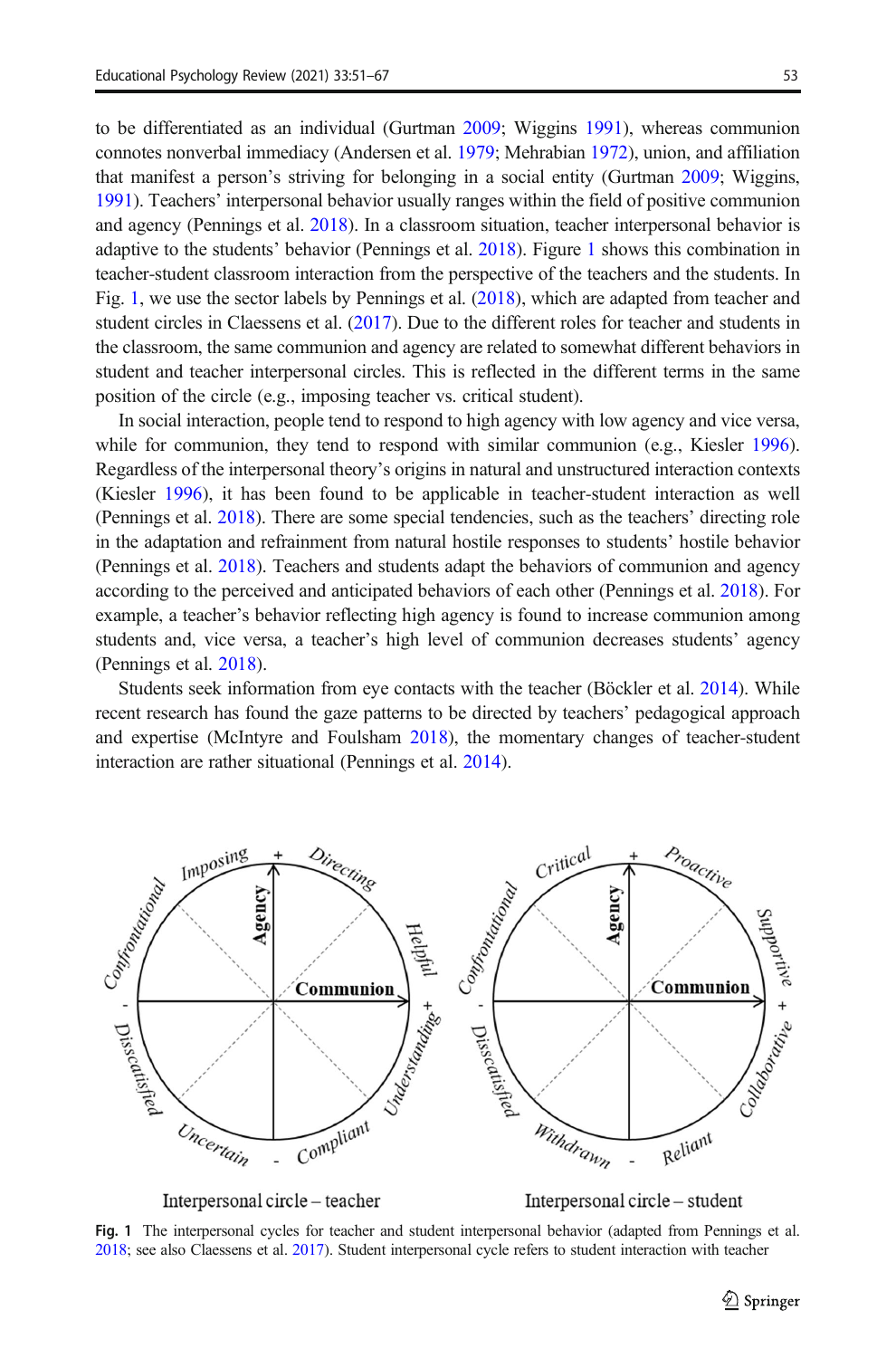### Communion in Teacher-Student Eye Contacts

In social interaction, occurrence of eye contact transfers experiences of communion and warmth towards the other person (Mehrabian [1972\)](#page-15-0). Through eye contact, the teacher communicates to students that attention is towards them and she teaches for them (Adams Jr. et al. [2013](#page-14-0); Ellis [2000](#page-15-0); McIntyre et al. [2017](#page-15-0)). Teachers' eye contacts, together with their open body positions, create a positive atmosphere that encourages students into participation and interaction (Roberts and Friedman [2013](#page-16-0)). Teachers' behaviors of nonverbal communion, such as eye contacts (Andersen et al. [1979](#page-14-0); Mehrabian [1972\)](#page-15-0), as well as students' perceptions of their teacher's interest in them, correlate positively with learning and engagement in mathematics (Ellis [2000](#page-15-0); McCluskey et al. [2017](#page-15-0)). In our recent case study, the teacher directed visual attention at student faces during the problem-solving process while scaffolding affectivelearning goals (Haataja et al. [2019a\)](#page-15-0).

### Agency in Teacher-Student Eye Contacts

Looking someone directly in the eye tells about a person's social agency (Brey and Shutts [2015](#page-15-0); Mehrabian [1972](#page-15-0)). People tend to respond to the direct gaze of a person with high agency with shorter fixations (Akechi et al. [2013](#page-14-0)). With direct gaze at student faces, the teacher can show students their role in the instruction and the meaningfulness of the learning contents (Böckler et al. [2014\)](#page-14-0).

During teacher-centered instruction, the proportion of teachers' student-targeted gazes is similar during speaking (high agency) and listening (low agency) to students (McIntyre and Foulsham [2018\)](#page-15-0). Students experience a close relationship with a teacher who gazes towards them while listening to them (McIntyre et al. [2017](#page-15-0)). Student questionnaires have shown that in situations of high teacher agency, students tend to relate a teacher's eye contact with communication of authority and dominance and expect the teacher to gaze at relevant targets in the environment rather than to seek for an eye contact (McIntyre [2016\)](#page-15-0). However, momentary teacher-student eye contacts have remained uninvestigated from student perspective or during group work. This study examines how responsiveness to teacher agency and communion is evident in the gaze behavior of the students in the context of reciprocal teacher-student interaction.

#### Research Questions

The research on interpersonal theory and on teachers' visual attention has shown the rationale of exploring eye contacts as a part of teacher-student interaction in authentic classrooms. To explore the one-sided face-targeted gazes and dyadic eye contacts between teachers and students, our research questions were the following:

- 1. What kind of connection is there between the teachers' momentary interpersonal behavior and the occurrence and the durations of teacher gazes at their students?
- 2. How does the teachers' momentary interpersonal behavior relate with the occurrence and the durations of (a) student gazes at their teacher and (b) student-started eye contacts?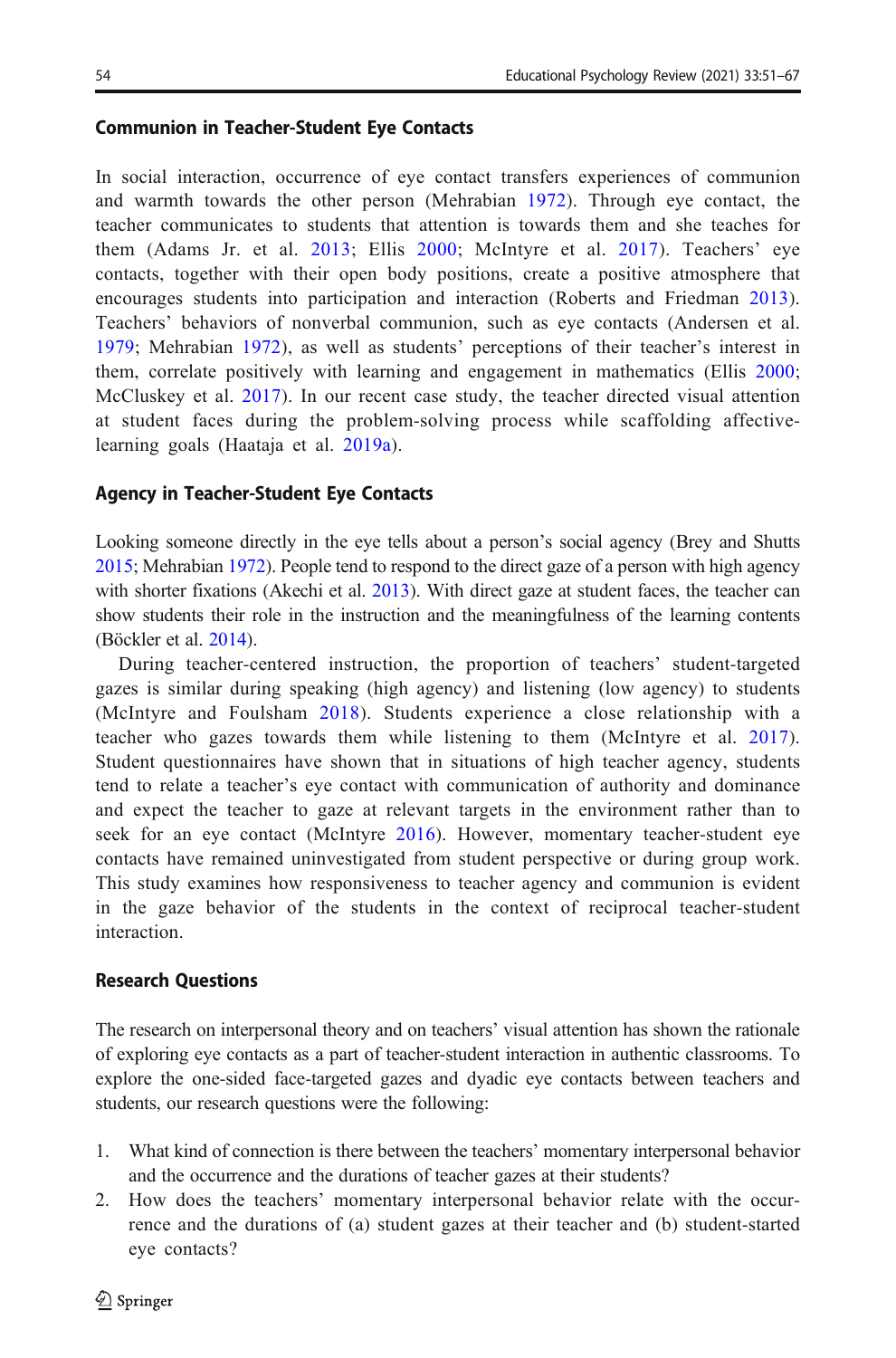# **Methods**

To examine the formation of teacher-student eye contacts as a part of authentic classroom interaction, we collected data on three ninth-grade mathematics lessons between May 2017 and February 2018. The participating classes in three Finnish schools included 15–16-year-old students. All the teachers had taught the participating classes since the beginning of the seventh grade, that is, for more than 2 years. The research project has a review and an approval of the University of Helsinki Ethical Review Board in the Humanities and Social and Behavioral Sciences. With their principals' permission, the teachers, and all students present in data collection volunteered and filled written consent forms. The students' parents were informed on the data collection. To acknowledge their contribution, the subjects of the gaze-tracking received gift cards, and the classes received small donations.

## **Participants**

Three teachers and their 47 students participated in the study. The first teacher was a 39-yearold with 14 years of teaching experience. In this research, we call her with pseudonym Joanne. Her class consisted of seven boys and twelve girls. During the collaboration phase, which is in the focus in this study, these students were seated in five groups of three to five students. The target students wearing gaze-tracking glasses formed a group of four girls in Joanne's class. Joanne's students appearing in the excerpts are called with letters A–D.

The second teacher, called with pseudonym Fred, was a 30-year-old with 3 years of experience in teaching. Fred's class had eleven boys and eight girls who worked in five groups of two to four students. In Fred's class, the target group consisted of four boys. Unfortunately, due to malfunction of one gaze-tracker, we were able to use the gaze data of only three students from this lesson. In the excerpt, Fred's students are referred to as numbers 1–3.

The third teacher is called Lily in this report. She was a 56-year-old and had 31 years of teaching experience. On the day of the data collection, Lily had six boys and three girls on her lesson, of which three boys and one girl formed the target group (students X and Y in the excerpt). Lily's students sat in groups of four, three, and two.

# **Devices**

With all classes, three stationary video cameras in the classroom recorded the actions and verbal interactions during the lesson. The eye movements of the target students and the teachers were recorded with mobile gaze-tracking glasses (Toivanen et al. [2017](#page-16-0)), which consisted of two eye cameras, a scene camera, and simple electronics, attached to 3D-printed eyeglasses-like frames. The accuracy of the device was 1.5 degrees of visual angle. We used software that computed the gaze target coordinates on the scene video.

## Research Setting

The research group visited two mathematics lessons with all classes. The purpose of the first lesson was to help students to become accustomed to the equipment and to calibrate the glasses. The actual data collection and the collaborative problem solving took place during the second lesson. In this study, we used the data from the collaborative problem-solving phases that lasted 16–18 min in all classes. The goal of the problem task was to find the optimal way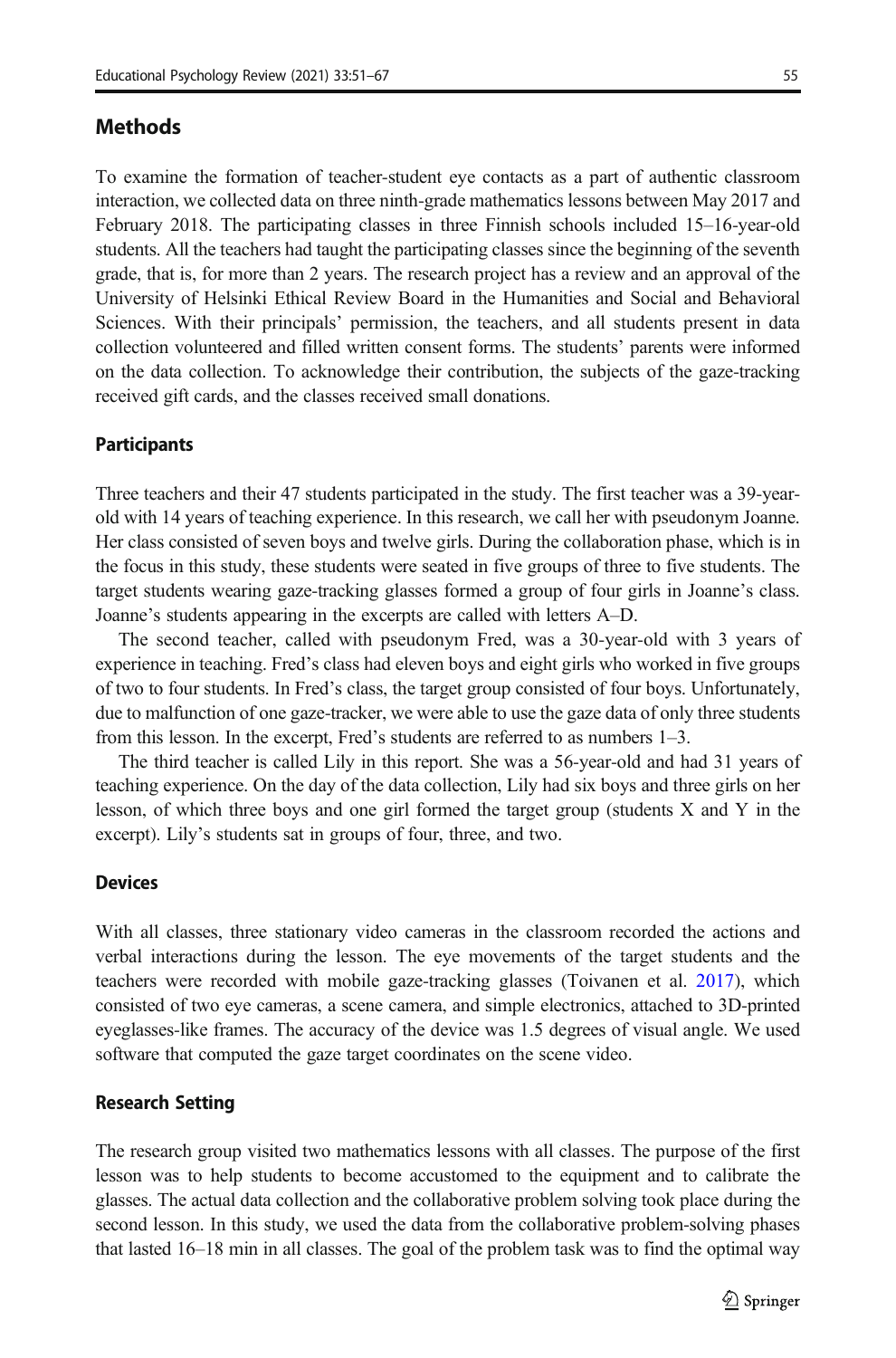to connect a cable between four imaginary cities located at the vertices of a square. To solve the problem, students were allowed to use paper, pencils, rulers, and calculators. In Lily's class, the students used laptop computers with Geogebra software as well. A detailed description of the problem task is published in Authors Haataja et al. [\(2019a\)](#page-15-0).

The researchers instructed the teachers to support the students in the problem-solving process through encouraging and posing questions but not giving hints towards the right solution. During the session, all teachers roamed in the classrooms and offered scaffolding to one group at a time. Additionally, Joanne and Lily instructed their students to wander in the class to see the solutions of other collaborating groups.

### Analysis

We used a mixed methods approach in analyzing the data from classroom videos and gaze recordings. For analyzing gaze and classroom video data, we used continuous coding. Continuous coding provides us with information on the dynamics of micro-level processes of teacher-student interaction (Pennings et al. [2018\)](#page-16-0), allowing us to make predictions and explanations of their behavior (Schmitz [2006](#page-16-0)). Table 1 portrays the variables and methods of analyses that are presented in this section.

The first and second author coded the teachers' interpersonal behavior according to the interpersonal theory, using Sadler's computer-joystick method (e.g., Lizdek et al. [2012](#page-15-0); Sadler et al. [2009\)](#page-16-0). According to this established method, using a joystick and a special software, we watched the classroom videos, simultaneously coding the teachers' interactions using Cartesian coordinates, with communion on the x-axis, ranging from hostility  $(-1000)$  to friendliness  $(1000)$ , and agency on the y-axis, ranging from submission  $(-1000)$  to dominance  $(1000)$  (see Sadler et al. [2009](#page-16-0); Wiggins [1991](#page-16-0)).

The computer-joystick method has been validated by several studies in the fields of psychology (Thomas et al. [2014](#page-16-0)) and education (Pennings et al. [2018\)](#page-16-0). In this study, we confirmed the validity of the coding by conducting it twice by two researchers. After the first coding, the researchers discussed the emerging issues and divergences, searching previous research for answers to them. After this, the coding was conducted again. After the second coding, we calculated the inter-rater reliability with interclass correlation on teacher communion (0.641 with a 95% confidence interval from 0.624 to 0.658,  $F(1,6620) = 26.18$ ,  $p < .001$ ) and on teacher

| Variable                                             | Data source                                           | Coding method                                                             | Analysis method                                             | <b>RQ</b>      |
|------------------------------------------------------|-------------------------------------------------------|---------------------------------------------------------------------------|-------------------------------------------------------------|----------------|
| Teacher<br>communion<br>and agency<br>$\overline{2}$ | Classroom video                                       | Computer-joystick method                                                  | ANOVA, Pearson<br>correlations, qualitative<br>descriptions | 1,             |
| Gaze targets<br>$\overline{2}$                       | Gaze recordings                                       | ELAN annotation                                                           | ANOVA, qualitative<br>descriptions                          | 1,             |
| Gaze durations<br>2                                  | Gaze recordings                                       | ELAN annotation                                                           | Pearson correlations                                        | 1,             |
| <b>Observations</b>                                  | classroom video                                       | Researcher notes                                                          | <b>Oualitative descriptions</b>                             | 2              |
| Excerpts                                             | Classroom video, gaze<br>recordings and<br>transcript | Selection of typical moments by<br>mean levels of communion and<br>agency | <b>Oualitative descriptions</b>                             | $\overline{2}$ |

Table 1 The variables used in this research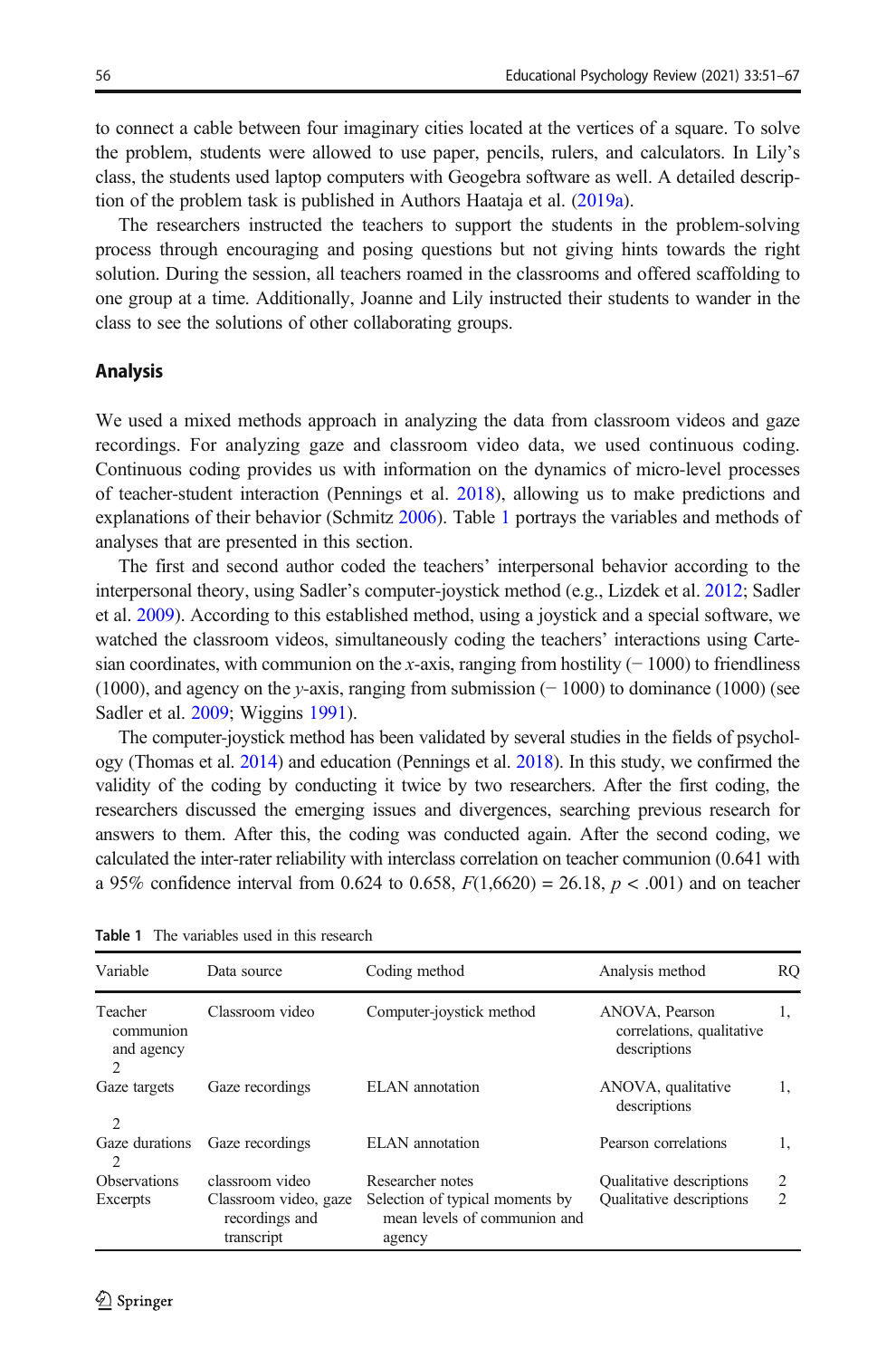agency (0.913 with a 95% confidence interval from 0.909 to 0.917,  $F(1,6620) = 21.22$ ,  $p < .001$ ), which is in line with previous research with the same method of analysis (Pennings et al. [2018](#page-16-0)). In the analysis, we used the average of the scores of the two researchers on the second round.

The first author coded the gazes with ELAN software (Version 5.2, [2018](#page-15-0); Lausberg and Sloetjes [2009\)](#page-15-0) with a dwell as a coding unit. Dwell is a single gaze on a specific target (e.g., face) (Holmqvist et al. [2011\)](#page-15-0). Each dwell was coded according to its target and duration. After the coding, we first identified one-sided face-targeted dwells (teacher gazes at student face but student does not look back, student gazes at teacher face but teacher does not look back) and dyadic eye contacts. Secondly, we divided dyadic eye contacts into two categories according to the initiator (teacher-started, student-started). In Lily's lesson, some technical issues with a student laptop computer stole her time, which may explain the high proportion of student gazes towards her compared with the dyadic eye contacts.

We synchronized the joystick and ELAN gaze codings to chart the relations between teachers' interpersonal behavior and the gaze targets and durations. We combined the gaze and joystick coding points by dividing the gazes between half-second intervals. Each gaze shorter than 0.5 s was coded as a separate unit with a connection to the level of communion and agency at the time. The gazes longer than 0.5 s were split into fragments of half a second.

We compared teacher communion and agency with gaze targets using two-way ANOVA within subject, having the teacher communion and agency as dependent variables and the occurrence of gaze targets as independent variables. Moreover, we compared dwell durations using Pearson correlation. For the reliability of the correlations, we used logarithm transformed values of the gaze durations, removing the outliers (teacher not in interaction with the students: Agency  $=$   $-$  1000) from the consequent analysis.

These analyses were complemented with transcripts of the classroom videos and observations by the first two authors who are qualified teachers with years of experience. We selected excerpts from the transcribed classroom video by searching for moments when teacher communion and agency were within one standard deviation of the average on the specific gaze type. From these moments, we selected those that included several gazes of the searched type to represent a typical case of the specific gaze behavior. We describe these moments qualitatively, interpreting them in the context of the whole lesson. In the excerpts of the verbal interaction, the moments of face-targeted gazes between the teachers and students are underlined (teacher gaze at student face, teacher-started dyadic eye contact, student-started dyadic eye contact, and student gaze at teacher face).

The researchers observing the classroom videos agreed that there were some differences in the teacher-student interaction between the classes. In all classes, only some students managed to solve the problem. This study examines the phase when none of the students knew the optimal solution. Joanne's target students were eventually able to find the optimal solution, while Fred or Lily's target students were not. Some pedagogical differences occurred between the teachers as well. Joanne gave some whole-class instructions and asked students to walk around and change seats, whereas Fred and Lily used the collaborative phase almost completely for group-level scaffolding.

# **Results**

We first present a descriptive overview of the interpersonal behaviors and face-targeted gazes during the lessons. Second, we examine the durations of teacher gazes at all the students in the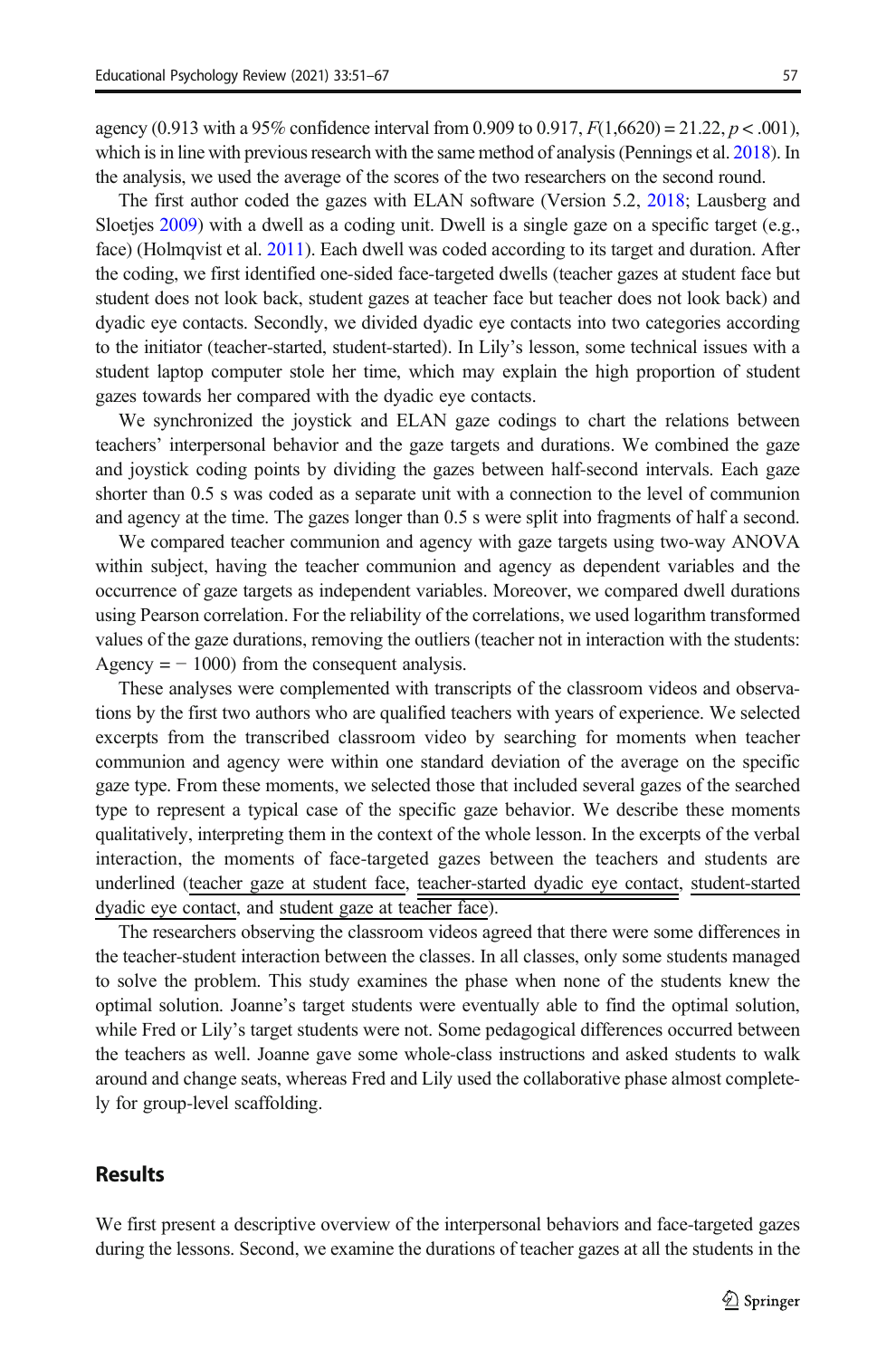classroom in relation to the teachers' interpersonal behavior. Finally, the results on student gazes towards teachers are explored. As we found the quantitative results of the student gaze data interesting, we complement this analysis with qualitative reflections.

### Overview on the Relation Between Teachers' Interpersonal Behaviors and Their Gazes

This overview serves as background information for the following sections answering the research questions. Figure 2 shows the interpersonal behaviors of the teachers during the collaborative phases of mathematical problem solving.

The teachers' interpersonal behavior varied mainly within positive levels of communion and agency. During the collaborative problem-solving phase of the lesson, Joanne scored means of 293.9 ( $SD = 210.5$ ) in communion and 253.1 ( $SD = 468.2$ ) in agency. Fred's mean scores were 241.5 ( $SD = 228.2$ ) in communion and 295.8 ( $SD = 343.7$ ) in agency, and Lily's 120.2 ( $SD = 178.7$ ) in communion and  $-10.6$  ( $SD = 635.1$ ) in agency.

Table [2](#page-8-0) shows the distributions of the gazes between the teachers and gaze categories of four types of teacher-student eye contacts: teacher gaze at student face, teacher-started dyadic eye contact, student-started dyadic eye contact, and student gaze at teacher's face. Table [3](#page-8-0) presents the mean durations of the gazes according to the exhaustive gaze coding.

One-sided face-targeted gazes were more frequent than dyadic eye contacts. Teacher gazes at student faces was the most frequent category ( $n = 677$ ), followed by student gazes at teacher faces ( $n = 512$ ). Student-started dyadic eye contacts were more common ( $n = 298$ ) than teacher-started dyadic eye contacts ( $n = 175$ ).

Table [4](#page-9-0) shows the mean scores of teacher communion and agency during the gaze categories.

Overall, the teacher communion was strong during the student gazes at teacher faces and student-started eye contacts. Teacher agency, however, was the highest during teacher-started eye contacts and teacher gazes at student faces.

# Teacher Communion and Agency During Teacher Gazes at Student Face and Teacher-Started Eye Contacts

As a result of research question 1, we found teacher gazes at student faces and teacher-started dyadic eye contacts occurring often during low teacher communion and high agency. The correlations between the gaze durations and levels of teacher communion and agency are presented in Table [5](#page-9-0) and examined in detail in the following sections.



Fig. 2 Density heatmaps of the interpersonal behavior of three teachers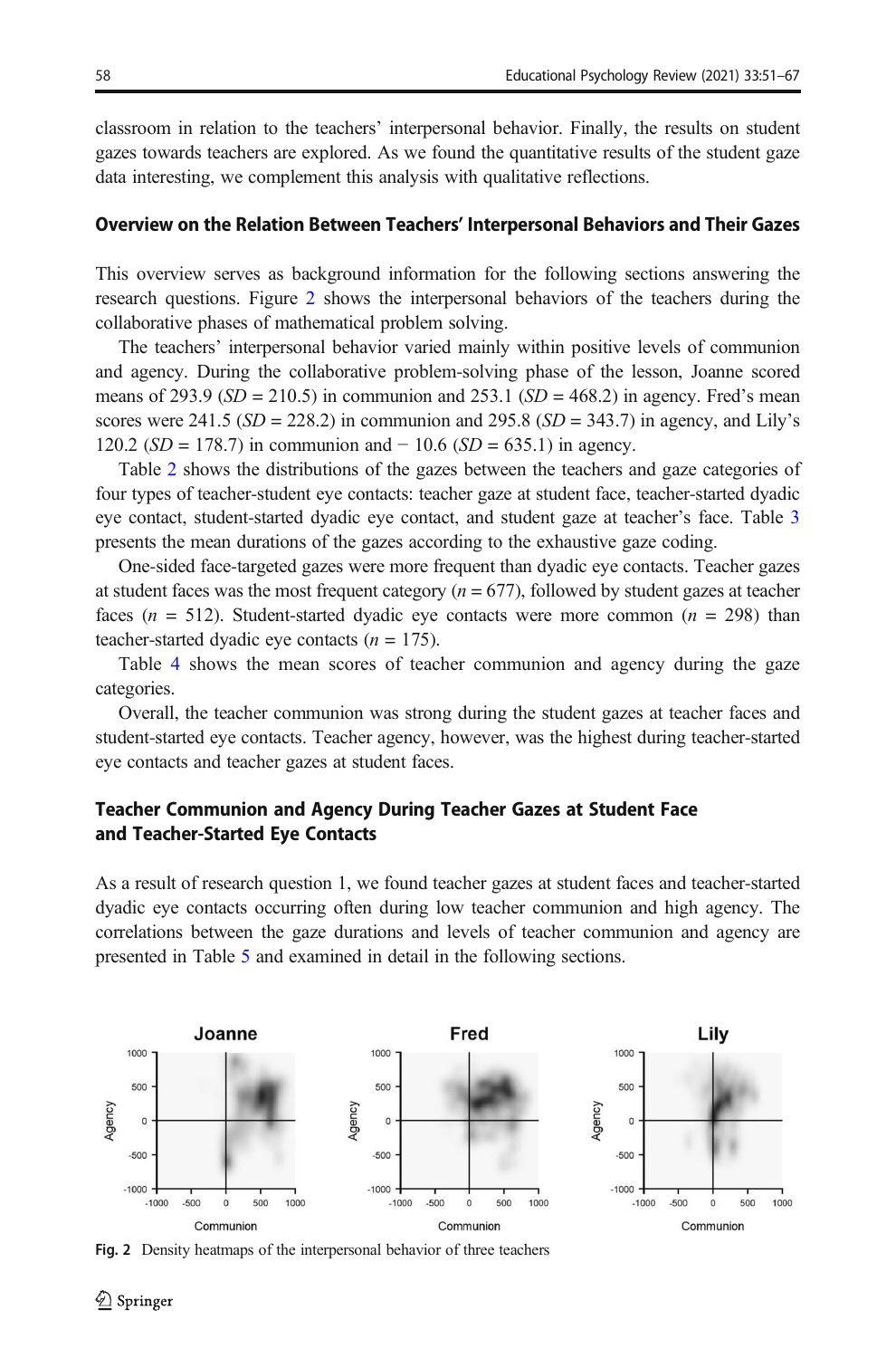|              | (1) Teacher gaze at<br>student face                               | (2) Teacher-started<br>eye contact              | (3) Student-started<br>eye contact                 | (4) Student gaze at<br>teacher face                         | Total                               |
|--------------|-------------------------------------------------------------------|-------------------------------------------------|----------------------------------------------------|-------------------------------------------------------------|-------------------------------------|
| Fred<br>Lily | Joanne 39%, $n = 189$<br>$44\%$ , $n = 305$<br>$38\%$ , $n = 183$ | 11\%, $n = 51$<br>12\%, $n = 86$<br>$8\%, n=38$ | 29%, $n = 137$<br>18\%, $n = 125$<br>7\%, $n = 36$ | $21\%$ , $n = 103$<br>$26\%$ , $n = 181$<br>$47\%, n = 228$ | $n = 480$<br>$n = 697$<br>$n = 485$ |

<span id="page-8-0"></span>Table 2 Percentages of dwells in different gaze categories

There was a positive correlation between gaze durations of teacher gazes at student faces and teacher communion with longer durations corresponding with higher communion  $(r(670))$  $= .079, p = .041$ . This correlation was led by Joanne's data (r(185) = .325, p < .001). In Fred's data, the durations of teacher gazes correlated positively with his level of agency  $(r(303) =$  $.136, p = .017$ ).

Teacher-started dyadic eye contacts were the rarest gaze type. Even though these gazes were frequent, they were shorter during high teacher agency. The correlation between the durations of teacher-started eye contacts and teacher agency was negative  $(r(171) = -.224, p =$ .003). This result was also led by Joanne's data, where the correlation between teacher agency and the durations of teacher-started eye contacts was quite strong  $(r(49) = -0.671, p < 0.001)$ . Moreover, there was a significant positive correlation between Joanne's communion and the durations of the dyadic eye contacts she started  $(r(49) = .586, p < .001)$ .

#### Teacher Communion and Agency During Student Gazes at Teacher Face

To address research question 2a, student gazes are first explored in relation to teacher communion and secondly to teacher agency. In the comparison of all face-targeted gazes, the students gazed at their teachers' faces more often and with longer gazes during high teacher communion. The correlation between student gazes at teacher faces and teacher communion was positive, with longer gazes corresponding with higher communion ( $r(502) = .292$ ,  $p <$ .001). ANOVA on teacher communion as a dependent variable and the occurrence of gaze targets as independent variable yielded a significant effect of eye contact on teacher communion (F(3, 1658) = 16.8,  $p < .001$ ,  $\eta^2 = 0.029$ ). The Bonferroni adjusted post hoc test revealed that student gazes at teacher faces had a significantly higher mean of teacher communion than teacher gazes at student faces ( $p < .001$ ), teacher-started eye contacts ( $p < .001$ ), and studentstarted eye contacts ( $p = .005$ ). The following comparison between the teachers provides us with details on this result (see Table 2).

With Joanne  $(F(3, 476) = 11.3, p < .001, \eta^2 = 0.067)$  and Fred  $(F(3, 693) = 34.5, p < .001,$  $\eta^2$  = 0.130), this difference was significant compared with teacher gazes on student faces (both

|        | $(1)$ Teacher gaze at |       | (2) Teacher-started eye |        | (3) Student-started eye |        | (4) Student gaze at |        |
|--------|-----------------------|-------|-------------------------|--------|-------------------------|--------|---------------------|--------|
|        | student face          |       | contact                 |        | contact                 |        | teacher face        |        |
|        | M                     | SD    | M                       | SD     | M                       | SD     | M                   | SD     |
| Joanne | 448.1                 | 515.4 | 1522.6                  | 1017.8 | 1262.9                  | 1376.3 | 1075.7              | 972.5  |
| Fred   | 506.1                 | 387.8 | 2004.7                  | 1423.7 | 1191.7                  | 1142.7 | 1614.1              | 1401.4 |
| Lily   | 508.3                 | 457.7 | 2094.4                  | 2116.9 | 521.1                   | 324.8  | 646.6               | 519.3  |

Table 3 The mean durations of the dwells in different gaze categories in milliseconds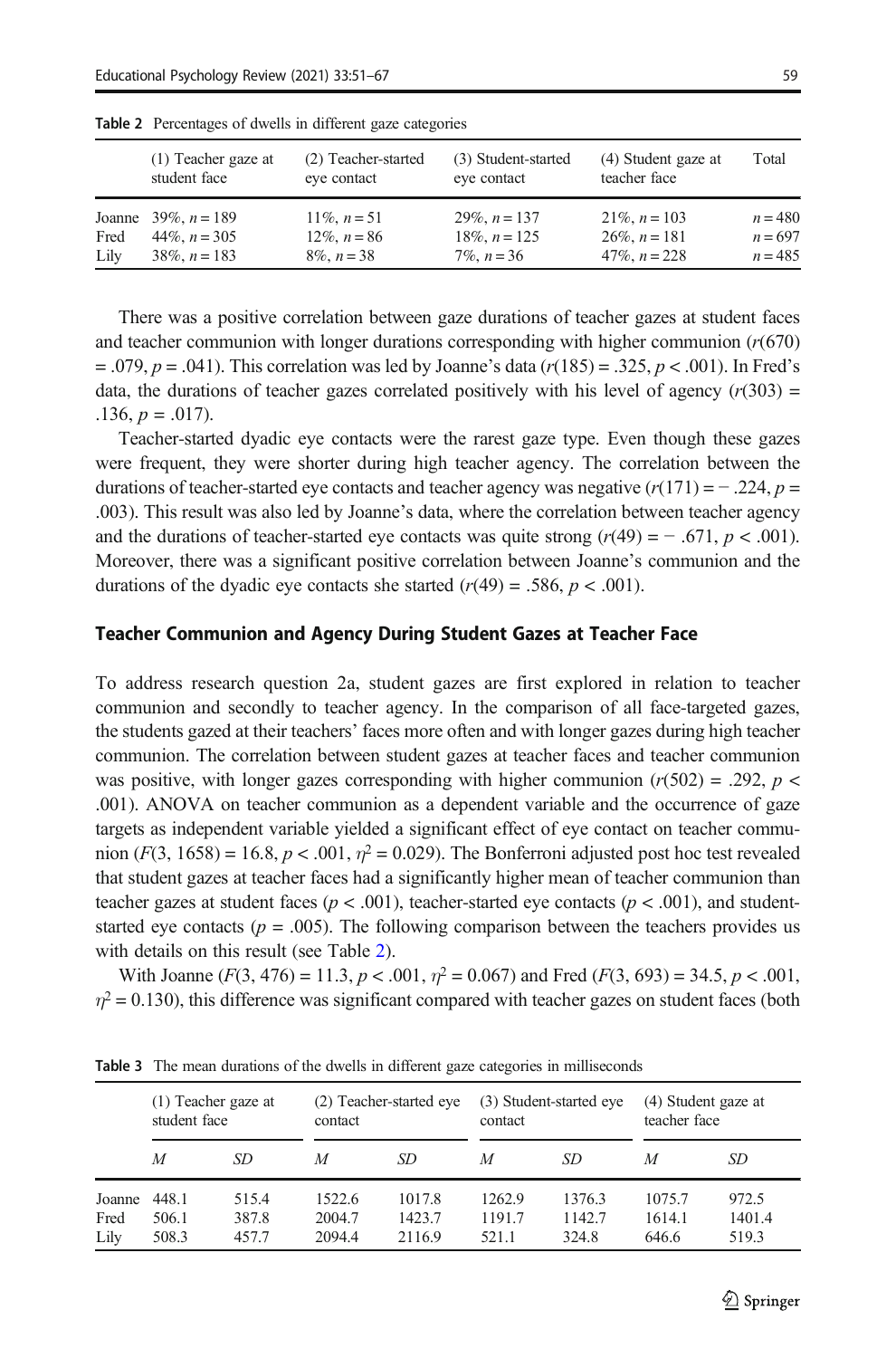|           |        | 1 Teacher gaze   |           | 2 Teacher-started<br>eve contact |           | 3 Student-started<br>eye contact |           | 4 Student gaze |           |
|-----------|--------|------------------|-----------|----------------------------------|-----------|----------------------------------|-----------|----------------|-----------|
|           |        | $\boldsymbol{M}$ | <b>SD</b> | $\boldsymbol{M}$                 | <b>SD</b> | M                                | <b>SD</b> | M              | <b>SD</b> |
| Communion | Joanne | 235.3            | 188.7     | 272.2                            | 211.3     | 290.8                            | 189.0     | 381.1          | 247.2     |
|           | Fred   | 207.4            | 213.4     | 181.7                            | 236.5     | 177.1                            | 242.6     | 387.4          | 207.7     |
|           | Lily   | 129.1            | 228.9     | 112.1                            | 157.4     | 170.0                            | 172.2     | 152.1          | 159.0     |
|           | A11    | 194.0            | 214.9     | 193.9                            | 221.2     | 228.1                            | 218.3     | 281.4          | 228.2     |
| Agency    | Joanne | 544.8            | 338.9     | 572.1                            | 253.7     | 447.3                            | 405.1     | 597.9          | 221.5     |
|           | Fred   | 405.5            | 173.9     | 408.0                            | 155.0     | 437.4                            | 150.4     | 390.6          | 205.0     |
|           | Lily   | 492.3            | 329.7     | 459.8                            | 162.6     | 394.4                            | 204.5     | 268.1          | 407.4     |
|           | All    | 467.9            | 279.9     | 476.1                            | 202.5     | 436.5                            | 299.2     | 377.8          | 336.9     |

<span id="page-9-0"></span>Table 4 The mean scores and standard deviations of teacher communion and agency (− 1000, + 1000) during moments of four types of teacher-student eye contacts. The shades of cells represent the order of the means on each row (the darker the cell, the higher the mean)

 $p < .001$ ), teacher-started eye contacts (Joanne  $p = .012$ ; Fred  $p < .001$ ), and student-started eye contacts (Joanne  $p = .005$ ; Fred  $p < .001$ ). With Lily, ANOVA did not yield a significant effect of eye contact on teacher communion  $(F(3, 481) = 1.07, p = .360)$ , but this gaze category had the second-highest mean of teacher communion.

The correlation between the durations of the student gazes at Joanne's face and teacher communion was significant and positive  $(r(101) = .240, p = .015)$ . The correlation of the durations of student gazes at Fred's face and his behaviors of communion was positive  $(r(179)$  $= .201, p = .007$ ). In Lily's data, the correlation was not significant.

On teacher agency, the teachers differed more from each other. The analysis of variance yielded statistically significant effect of teacher-student eye contact on teacher agency  $(F(3,$  $1658$ ) = 9.88,  $p < .001$ ,  $\eta^2 = 0.018$ ), between the gaze categories. The mean of teacher agency was significantly lower during student gazes at teacher faces than during teacher gazes at student faces ( $p < .001$ ), teacher-started eye contacts ( $p = .004$ ), and student-started eye

|  | <b>Table 5</b> Correlations of the durations of the gaze types and teacher agency and communion |  |  |  |  |  |  |  |  |  |  |
|--|-------------------------------------------------------------------------------------------------|--|--|--|--|--|--|--|--|--|--|
|--|-------------------------------------------------------------------------------------------------|--|--|--|--|--|--|--|--|--|--|

|      |                  | Teacher gazes at<br>student faces<br>Duration | Teacher-started eye<br>contacts<br>Duration | Student-started eye<br>contacts<br>Duration | Student gazes at<br>teacher faces<br>Duration |
|------|------------------|-----------------------------------------------|---------------------------------------------|---------------------------------------------|-----------------------------------------------|
|      | Joanne Communion | $.325**$                                      | $.586**$                                    | $.218*$                                     | $.240*$                                       |
|      | Agency           | .004                                          | $-.671**$                                   | $-.352**$                                   | $.344**$                                      |
| Fred | Communion        | .009                                          | $-.121$                                     | $-.267**$                                   | $.201**$                                      |
|      | Agency           | $.136*$                                       | $-.009$                                     | $.178*$                                     | .037                                          |
| Lily | Communion        | .016                                          | .095                                        | .006                                        | .121                                          |
|      | Agency           | $-.009$                                       | .161                                        | $-.193$                                     | .098                                          |
| All  | Communion        | $.079*$                                       | .114                                        | $-.021$                                     | $292**$                                       |
|      | Agency           | .008                                          | $-224**$                                    | $-.147*$                                    | $.142**$                                      |

 $*_{p}$  < .05

$$
*p < .01
$$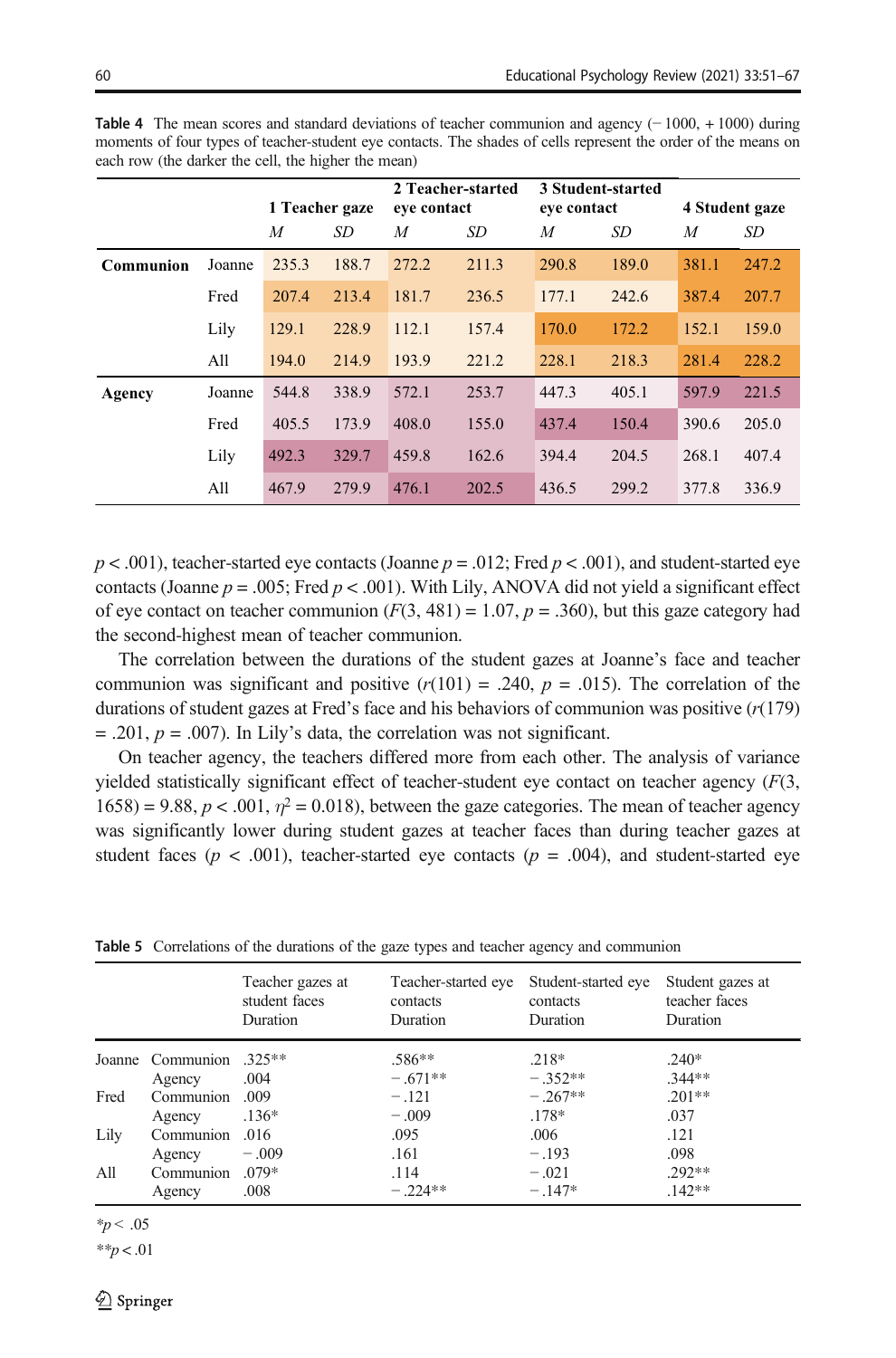contacts ( $p = .038$ ). However, the correlation of the duration of student gazes and teacher agency was slightly positive  $(r(502) = .142, p = .001)$ .

Fred's and Lily's results were aligned with this result. When Fred and Lily listened to their students or concentrated on their solutions, their students often looked at them. ANOVA with Fred's gaze data did not yield significant effect of eye contact on teacher agency  $(F(3, 693) = 1.76, p = .153)$ , but the mean agency was the lowest in this gaze category. With Lily, however, the effect was significant  $(F(3, 481) = 14.43, p < .001$ ,  $\eta^2$  = 0.83). In Lily's class, student gazes at teacher face occurred during the lowest teacher agency and differed from teacher gazes at student faces ( $p < .001$ ) and teacherstarted eye contacts ( $p = .028$ ).

The following excerpt from Lily's lesson (1484–1499 s,  $M_c = 150.0$ ,  $SD_c = 113.7$ ,  $M_a =$ 265.5,  $SD_a = 124.9$ ) presents an example of low teacher agency with several student gazes at Lily's face. In the beginning, student X wanted to show his solution to Lily. He led Lily to his seat that was already occupied by another student.

Lily: Okay, where is yours [solution]? Then student Y, please go to your own seat Student X: Does not that [solution] look good? It is sweet and short, you know. Lily: Short and sweet?

Student Y: Teacher, how about this one I made? [Points at a solution on the paper.] Student X: Teacher did you see?

Lily [to student Y]: Okay, well draw that there [on the computer].

This moment started with Lily's *understanding* behavior with student X, while immediately shifting to directing behavior with student Y. After letting student X capture her attention and lead her, she became enthusiastic, giving clear instructions as she saw a promising solution on student Y's paper. During this episode, we see the two students moving to *collaborative* behavior, while, at the same time, Lily's communion and agency increased as she moved to directing/helpful behavior.

With Joanne, the effect of eye contact on teacher agency was opposite  $(F(3, 476) =$ 4.70,  $p = .003$ ,  $\eta^2 = 0.029$ ). Joanne's agency was significantly higher during the student gazes at teacher face than during the student-started eye contacts ( $p = .003$ ). High communion and agency were characteristic for Joanne and directed students' attention towards her. For example, while Joanne was instructing student A who had arrived late (1258–1268 s,  $M_c = 329.0$ ,  $SD_c = 72.2$ ,  $M_a = 652$ ,  $SD_a = 61.1$ ), she captured the attention of target students student B and student C. Joanne looked at student A's face, while student A looked at the written instructions on the blackboard. A teacher-started eye contact occurred between the teacher and student A when the teacher confirmed student A's understanding of the task.

Joanne: Try to find the most optimal solution and [then] draw them on the board but now you can join a [group]… Student A: They need to be in linked with each other Joanne: Yes.

In this moment, Joanne's interpersonal behavior was directing. She instructed the late-arrived student to help her into the problem-solving process and peer collaboration. It is notable that student C and student D gazed at their teacher—reflecting a *reliant* behavior—even though she was not interacting with them nor was the information new to them. Thus, we suggest that the teacher's directing role was relevant in capturing their attention.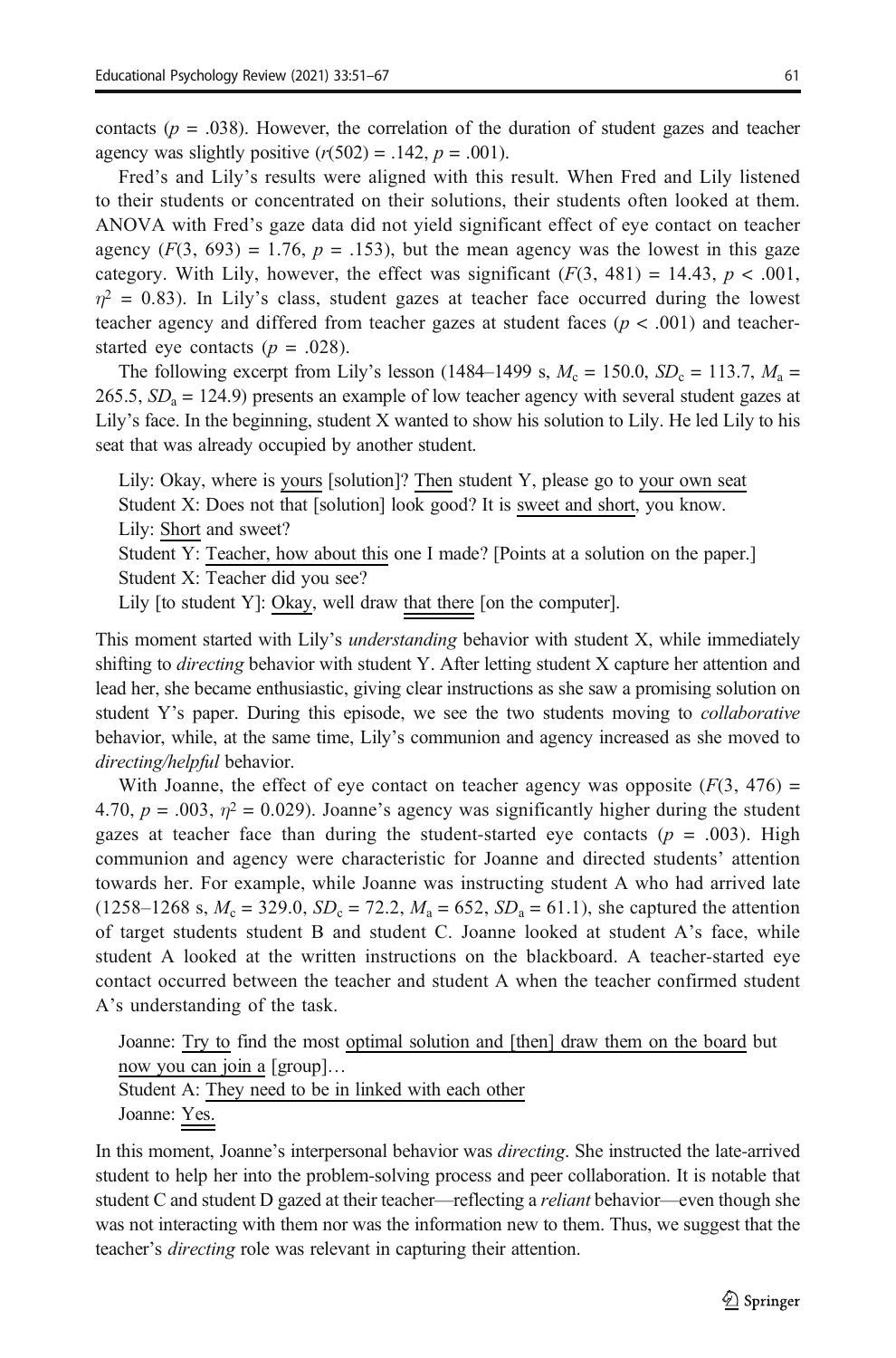### Teacher Communion and Agency During Student-Started Eye Contacts

Student-started dyadic eye contacts were the category of the second-highest teacher communion and the lowest teacher agency (research question 2b). The durations of student-started dyadic eye contacts correlated positively with Joanne's  $(r(129) = .218, p = .012)$  and negatively with Fred's  $(r(123) = -.267, p = .003)$  levels of communion. In general, teacher agency and the durations of student-started eye contacts had a negative correlation, with longer gaze durations corresponding with lower teacher agency  $(r(292) = -.147, p = .012)$ .

In this gaze category, Fred's results differed from the others. In his lesson, the studentstarted eye contacts were frequent during low teacher communion. Additionally, the correlation between Fred's agency and the durations of the teacher-started eye contacts was positive  $(r(123) = .178, p = .047)$ . We interpreted this as an implementation of the reciprocal nature of scaffolding interaction. In addition to the teacher, the students were active initiators during scaffolding, but their initiatives were not mathematically productive and sometimes they even conflicted with the objectives of the lesson.

This exemplary moment of low teacher communion and high agency is from Fred's lesson (455–465 s,  $M_c = -27.4$ ,  $SD_c = 177.9$ ,  $M_a = 452.2$ ,  $SD_a = 18.5$ ). His behaviors of communion decreased to the negative values during this interaction. Fred was scaffolding the target group to help them start working on the task, but the students started misbehaving. In the beginning of the moment, Fred focused on student 2's paper to interpret his thinking process but was soon distracted. The student-started eye contact occurred at the end of the excerpt.

Fred: [Supportive tone] Hey, you already have two different [solutions]. Student 1: That [solution] is mine. Student 2: That is mine! Student 1: That is mine! Fred: [Dissatisfied tone] Hey! Now you first should have thought of this alone. Student 3: But can it go to a city via another city? Fred: Yes. Student 4: Okay, then it must be this.

In this episode, Fred entered with an understanding behavior. However, the students' behavior was *confrontational*, to which Fred's initial reaction was *dissatisfied*, and thereafter his interpersonal behavior varied between *imposing* and *directing*. The dyadic eye contacts occurred at the end of the episode, when the teacher increased his agency in the interaction. This led to an immediate change in the behavior of student 3, who disengaged from interaction with student 1 and student 2, changing his behavior to *collaborative* by posing a relevant question about the task. Also, student 4 behavior was collaborative.

In Lily's and Joanne's data, the students started dyadic eye contacts with the teachers often when they were active, and the teacher agency was low. An example of high communion and low agency from Joanne's data (802–812 s,  $M_c = 388.2$ ,  $SD_c = 94.2$ ,  $M_a = 394.1$ ,  $SD_a = 50.8$ ) shows student D reflecting her thinking aloud. Joanne aimed at helping the students to compare their solutions and to choose the best one. She stood next to the group, leaning towards the students and speaking with a friendly and soft voice.

Joanne: Which result did you come to with those two [solutions]? Student B: Maybe this one…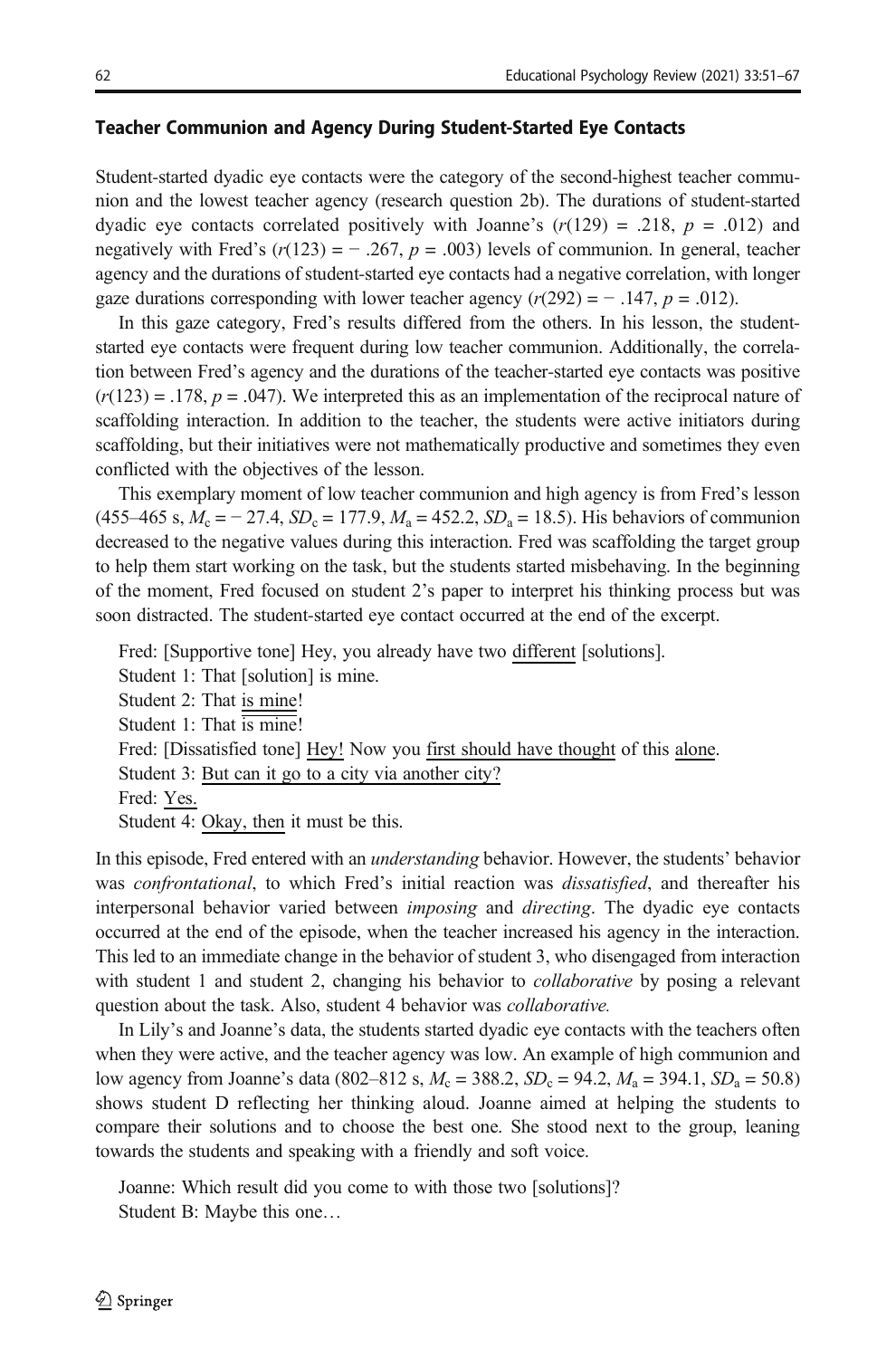Joanne: Okay. Student C: I also think that maybe this one… Student D: So, you cannot move the points? Joanne: Yes, those four cities you are not allowed to move. Student D: Yes…

In this moment, Joanne's interpersonal behaviors varied between *helping* and *directing* while the students responded with *collaborative* and *reliant* behavior. As she confirmed student D's idea, the friendly and calm tone in her voice conveyed supportiveness. The response to the student's eye contact initiative may have been one way of conveying a helping attitude to the students.

# **Discussion**

This case study examined eye contacts as a micro-level implication of nonverbal interaction in the classroom and its relation to the interpersonal behaviors of three teachers. We found that teacher gazes at students occurred during lower communion and higher agency than student gazes at teachers, i.e., when the teacher was more directive than helpful. With regard to student-started eye contacts, we found that students' gazes were longer in duration, when teacher agency was lower. Moreover, our qualitative analysis allowed us to see that both teachers and students can use gaze to take initiative in their interactions with each other, using eye contact to create moments of more personal dyadic interaction within the overall classroom interaction. Despite the relatively similar interpersonal styles of the teachers, the personal differences were visible in the gaze behavior between the teachers and the students.

Regardless of the content of teacher-student interactions, high teacher communion evoked more student gazes at them, although the results did not reach statistical significance for Lily. Such gazes could relate to student *collaborative* behavior when the teacher interaction is helpful. This might be beneficial for the classroom interaction, as teacher gaze is an important factor influencing the quality of teacher-student interaction, thereby affecting students' learning (Bolkan et al. [2017](#page-15-0); Mottet et al. [2008](#page-15-0)), teachers' well-being (McCluskey et al. [2017\)](#page-15-0), and teachers' understanding of their professional adequacy and agency (Heikonen et al. [2017\)](#page-15-0).

The students were able to express their situational social agency with a direct gaze (Brey and Shutts [2015](#page-15-0)). For example, Joanne responded to students' eye contact initiatives while also giving them space to take agency in the interaction. Likewise, Fred's students made gaze initiatives during low teacher agency but in these moments the student gaze often remained one-sided. Occasionally, students challenged his pedagogy both verbally and with gaze direction by starting dyadic eye contacts during Fred's low communion and high agency.

This study shows that the interpersonal adaptation in the classroom (Pennings et al. [2018](#page-16-0)) is visible on the level of gaze behavior. Students who wish to behave compliantly may show obedience through gaze direction or aversion, whereas students who challenge their teachers do it by direct gazes at their faces. Paying attention to the students' gaze direction or aversion during the instruction interactions could offer valuable information on their momentary interpretations of and intentions in the situation. In the future, this could be researched further and in other interactional contexts, such as during whole-class or personal instructions as well.

Reflecting the difference between teacher authority (macro-level) and agency (micro-level) could enhance teachers' ability to create a beneficial interactional climate in the classroom. The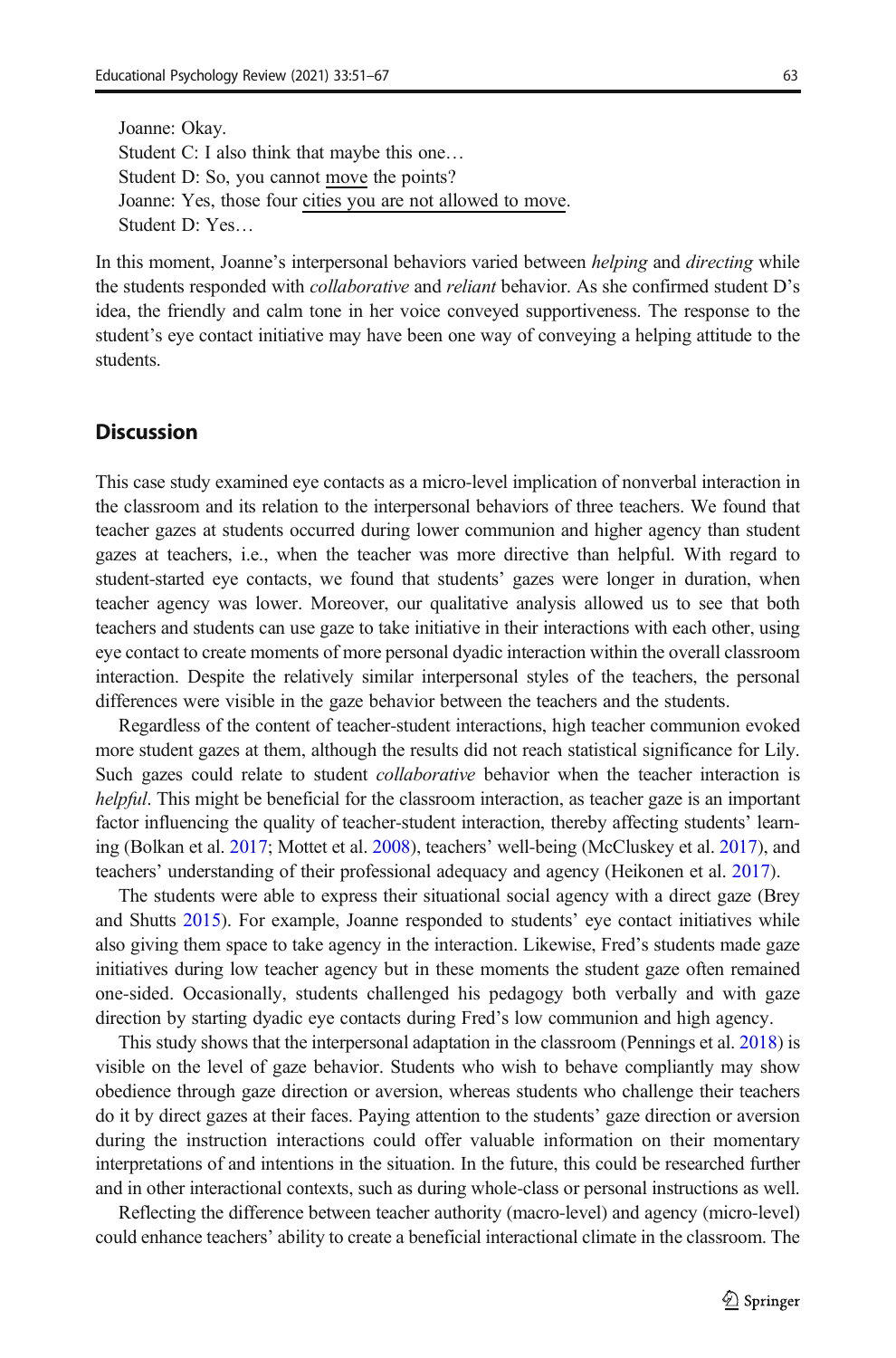students' experiences of teacher's benevolence, which can be enhanced with efficient nonverbal interaction (Mehrabian [1972;](#page-15-0) Zeki [2009\)](#page-16-0), seem to be built on momentary perceptions. If the teacher is agentic in the class, the students' gaze behaviors are more reactive to the teachers' actions.

#### Methodological Considerations and Limitations

Studies with large numbers of participants have found general patterns in teacher gaze behavior (e.g., McIntyre [2016\)](#page-15-0) and teacher-student interpersonal adaptation (Pennings et al. [2018](#page-16-0)). In this case study, we found patterns in the relation between teacher interpersonal behavior and students' gaze behavior as well as qualitative interpretations of them. Our participant classes differed from each other with respect to teacher experience and observed student behavior. However, the content and the learning method of the lessons (problem solving), the grade of the classes, and the cultural context were standardized. Thus, the factor that cannot be standardized, the people, modified the interaction during the lessons and, therefore, our results. This micro-level study with multiple-person gaze-tracking in authentic classrooms shows significance in considering the tiniest differences in classroom interactions, such as the initiative part of a dyadic eye contact.

Despite the high accuracy of the gaze-tracking devises used, we cannot be sure that all the face-directed gazes were targeted at the eyes of the other person. We, however, interpreted that mutual gazing at each other's faces is essentially the same thing as an eye contact and, therefore, chose to call them eye contacts for the clarity of the report. The effect size of the statistical results was relatively low throughout the research. This is understandable, as human interactions are extremely complex phenomena, being impossible to explain comprehensively as a relation of four variables (communion, agency, gaze type, and gaze duration). Our results are not necessarily generalizable to other contexts, even if they offer novel information on the patterns of interactive gaze behavior during collaborative problem-solving lessons. Future studies with larger data sets, in various contexts, and by adding the student-student gazes into reflection would provide us with more insight into the role of gaze behavior in interpersonal interaction.

#### Conclusion

This case study explored the uncharted phenomenon of teacher-student eye contacts in relation to teachers' interpersonal behavior. During small-group scaffolding, the students were found to seek for eye contact with the teachers when the teachers conveyed communion. The teachers often used face-targeted gazes during high agency. For teachers, gaze allowed a way of differentiating interaction between students. Such individualization of micro-level interactions should be included in the further developments of interpersonal theory.

Taking interaction skills into the locus of teacher education and professional development could benefit the teachers' effectiveness (Allen et al. [2013](#page-14-0)) and classroom management (Arsenijevic et al. [2017](#page-14-0)). According to our study, the nonverbal teacher-student eye contact interaction is in relation to the teachers' other methods of conveying communion and agency in the classroom. Through behaviors of communion, the teachers can capture students' attention. With friendly eye contacts, the teachers can convey communion and give the agency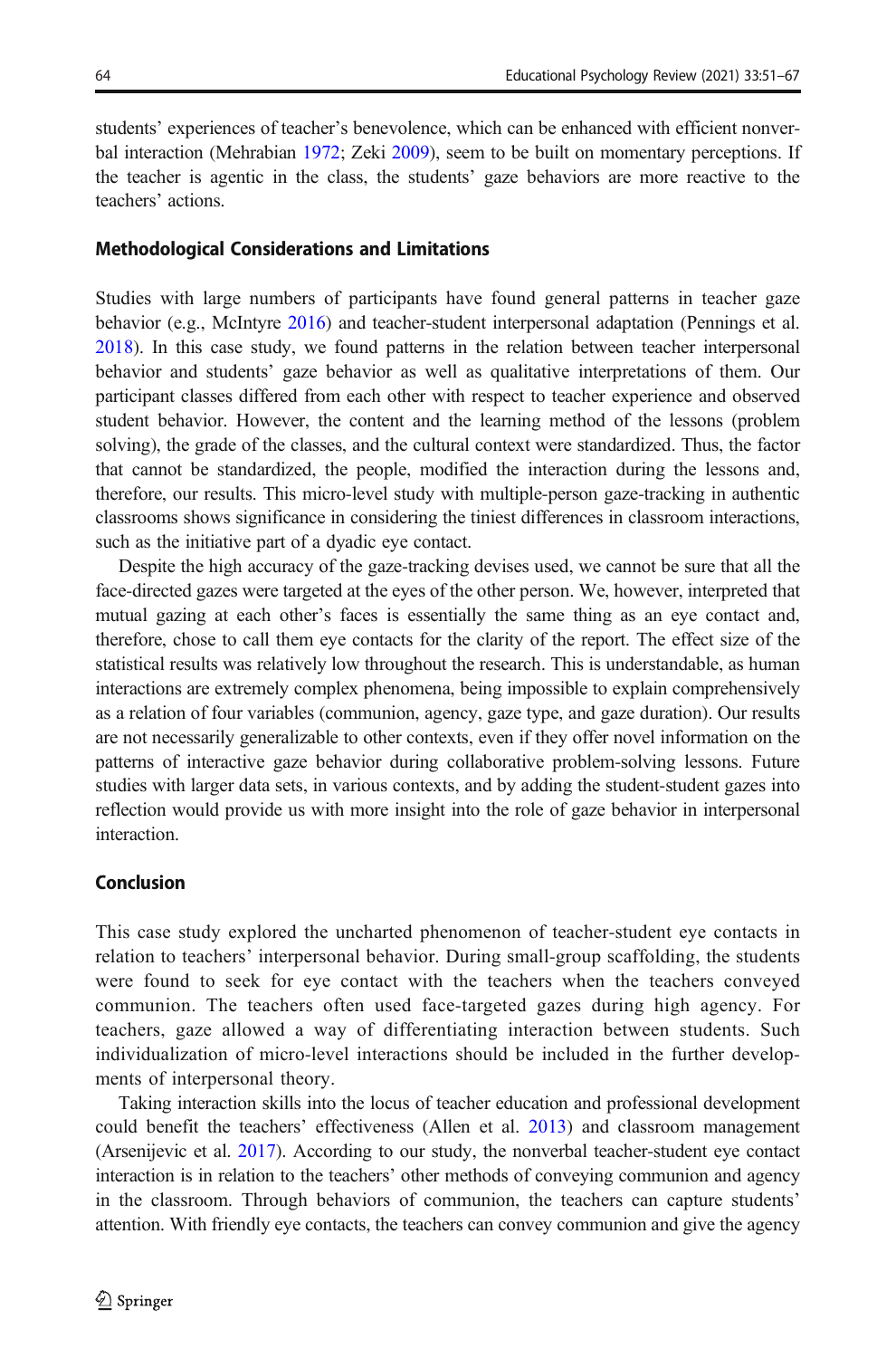<span id="page-14-0"></span>to the engaged students. Especially, simultaneous high communion and modest agency is teacher behavior that encourages students' reciprocal eye contact interaction.

Combined with verbal reflection on the situation, eye contacts have a role in fruitful teacher-student interaction. The relation between students' gaze initiatives or aversion and the experiences of teacher-student relationship could serve as an interesting topic for future research. Both students' eye contact initiatives and gaze aversion can provide important information to the teacher. Acknowledging these nonverbal messages could be beneficial in constructing a fruitful teacher-student relationship.

Acknowledgments This research is a part of the MathTrack project that is funded by the Academy of Finland (grant 297856). We thank our participant teachers and students, and Mrs. Jessica Salminen-Saari, Dr. Enrique Garcia Moreno-Esteva, and Mr. Tran Phuoc for their contribution in the data collection and coding. We thank Dr. Laurinda Brown for her help with improving the language of the article.

Funding Information Open access funding provided by University of Helsinki. This research was funded by the Academy of Finland grant no. 297856.

#### Compliance with Ethical Standards

The research project has a review and an approval of the University of Helsinki Ethical Review Board in the Humanities and Social and Behavioral Sciences. With their principals' permission, the teachers, and all students present in data collection volunteered and filled written consent forms. The students' parents were informed on the data collection.

Conflict of Interest The authors declare they have no conflict of interest.

Open Access This article is licensed under a Creative Commons Attribution 4.0 International License, which permits use, sharing, adaptation, distribution and reproduction in any medium or format, as long as you give appropriate credit to the original author(s) and the source, provide a link to the Creative Commons licence, and indicate if changes were made. The images or other third party material in this article are included in the article's Creative Commons licence, unless indicated otherwise in a credit line to the material. If material is not included in the article's Creative Commons licence and your intended use is not permitted by statutory regulation or exceeds the permitted use, you will need to obtain permission directly from the copyright holder. To view a copy of this licence, visit [http://creativecommons.org/licenses/by/4.0/.](https://doi.org/http://creativecommons.org/licenses/by/4.0/)

# References

- Adams Jr., R. B., Nelson, A. J., & Purring, K. (2013). Eye behavior. In J. A. Hall & M. L. Knapp (Eds.), Nonverbal communication (pp. 229–262). New York: de Gryuter Berlin.
- Akechi, H., Senju, A., Uibo, H., Kikuchi, Y., Hasegawa, T., & Hietanen, J. K. (2013). Attention to eye contact in the West and East: autonomic responses and evaluative ratings. PLoS One, 8(3), e59312. [https://doi.](https://doi.org/http://creativecommons.org/licenses/by/4.0/) [org/10.1371/journal.pone.0059312.](https://doi.org/http://creativecommons.org/licenses/by/4.0/)
- Allen, J., Gregory, A., Mikami, A., Lun, J., Hamre, B., & Pianta, R. (2013). Observations of effective teacherstudent interactions in secondary school classrooms: predicting student achievement with the classroom assessment scoring system-secondary. School Psychology Review, 42(1), 76–98.
- Andersen, J. F., Andersen, P. A., & Jensen, A. D. (1979). The measurement of nonverbal immediacy. Journal of Applied Communication Research, 7(2), 153–180. [https://doi.org/10.1080/00909887909365204.](https://doi.org/10.1080/00909887909365204)
- Arsenijevic, J., Andevski, M., & Jockov, M. (2017). Role of communication in classroom management. The Anthropologist, 28(1–2), 69–78. [https://doi.org/10.1080/09720073.2017.1316613.](https://doi.org/10.1080/09720073.2017.1316613)
- Böckler, A., van der Wel, R. P., & Welsh, T. N. (2014). Catching eyes: Effects of social and nonsocial cues on attention capture. Psychological Science, 25(3), 720–727. <https://doi.org/10.1177/0956797613516147>.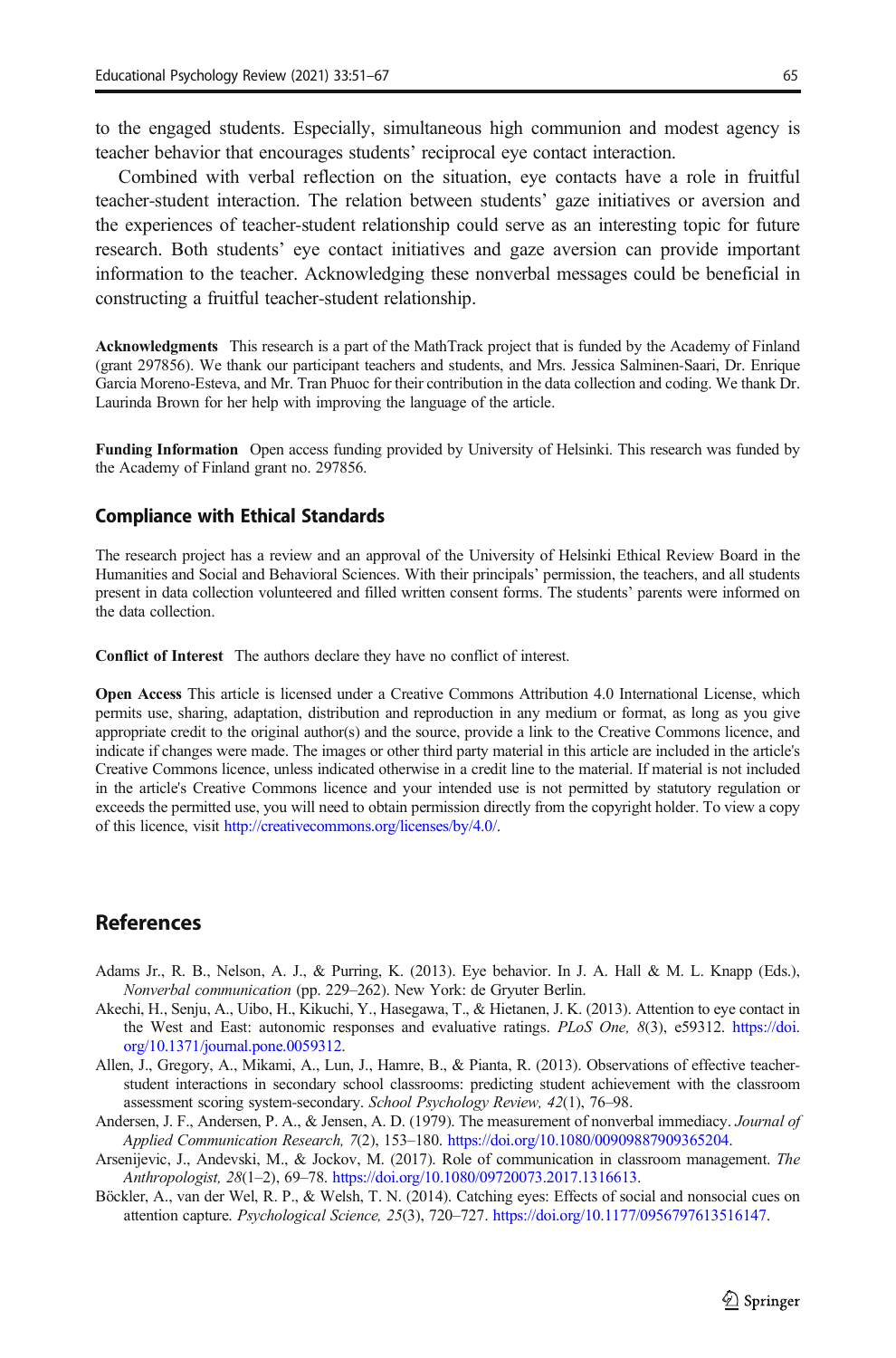- <span id="page-15-0"></span>Bolkan, S., Goodboy, A. K., & Myers, S. A. (2017). Conditional processes of effective instructor communication and increases in students' cognitive learning. Communication Education, 66(2), 129–147. [https://doi.](https://doi.org/10.1080/03634523.2016.1241889) [org/10.1080/03634523.2016.1241889.](https://doi.org/10.1080/03634523.2016.1241889)
- Brey, E., & Shutts, K. (2015). Children use nonverbal cues to make inferences about social power. Child Development, 86(1), 276–286. [https://doi.org/10.1111/cdev.12334.](https://doi.org/10.1111/cdev.12334)
- Chen, J. (2016). Understanding teacher emotions: the development of a teacher emotion inventory. Teaching and Teacher Education, 55, 68–77. <https://doi.org/10.1016/j.tate.2016.01.001>.
- Claessens, L. C. A., Van Tartwijk, J., Van der Want, A. C., Pennings, H. J. M., Verloop, N., Den Brok, P. J., & Wubbels, T. (2017). Positive teacher-student relationships go beyond the classroom, problematic ones stay inside. The Journal of Educational Research, 110(5), 478–493. [https://doi.org/10.1080](https://doi.org/10.1080/00220671.2015.1129595) [/00220671.2015.1129595](https://doi.org/10.1080/00220671.2015.1129595).
- ELAN (Version 5.2) [Computer software]. (2018). Nijmegen: Max Planck Institute for Psycholinguistics. Retrieved from [https://tla.mpi.nl/tools/tla-tools/elan/](https://doi.org/http://creativecommons.org/licenses/by/4.0/)
- Ellis, K. (2000). Perceived teacher confirmation: the development and validation of an instrument and two studies of the relationship to cognitive and affective learning. Human Communication Research, 26(2), 264– 291. [https://doi.org/10.1111/j.1468-2958.2000.tb00758.x](https://doi.org/http://creativecommons.org/licenses/by/4.0/).
- Gurtman, M. B. (2009). Exploring personality with the interpersonal circumplex. Social and Personality Psychology Compass, 3(4), 601–619. <https://doi.org/10.1111/j.1751-9004.2009.00172.x>.
- Haataja, E., Garcia Moreno-Esteva, E., Salonen, V., Laine, A., Toivanen, M., & Hannula, M.S. (2019a). Teacher's visual attention when scaffolding collaborative mathematical problem solving. Teaching and Teacher Education, 86. [https://doi.org/10.1016/j.tate.2019.102877.](https://doi.org/http://creativecommons.org/licenses/by/4.0/)
- Haataja, E., Toivanen, M., Laine, A., & Hannula, M. (2019b). Teacher-student eye contact during scaffolding collaborative mathematical problem-solving. LUMAT: International Journal on Math, Science and Technology Education, 7(2), 9–26. <https://doi.org/10.31129/LUMAT.7.2.350>.
- Heikonen, L., Pietarinen, J., Pyhältö, K., Toom, A., & Soini, T. (2017). Early career teachers' sense of professional agency in the classroom: associations with turnover intentions and perceived inadequacy in teacher–student interaction. Asia-Pacific Journal of Teacher Education, 45(3), 250–266. [https://doi.](https://doi.org/10.1080/1359866X.2016.1169505) [org/10.1080/1359866X.2016.1169505](https://doi.org/10.1080/1359866X.2016.1169505).
- Holmqvist, K., Nyström, M., Andersson, R., Dewhurst, R., Jarodzka, H., & Van de Weijer, J. (2011). Eye tracking: a comprehensive guide to methods and measures. Oxford: Oxford University Press.
- Kiesler, D. J. (1983). The 1982 interpersonal circle: a taxonomy for complementarity in human transactions. Psychological Review, 90(3), 185–214.
- Kiesler, D. J. (1996). Contemporary interpersonal theory and research: personality, psychopathology, and psychotherapy. New York: Wiley.
- Korthagen, F., Attema-Noordewier, S., & Zwart, R. (2014). Teacher–student contact: exploring a basic but complicated concept. Teaching and Teacher Education, 40, 22–32. [https://doi.org/10.1016/j.](https://doi.org/10.1016/j.tate.2014.01.006) [tate.2014.01.006](https://doi.org/10.1016/j.tate.2014.01.006).
- Lausberg, H., & Sloetjes, H. (2009). Coding gestural behavior with the NEUROGES-ELAN system. Behavior Research Methods, Instruments, & Computers, 41(3), 841–849. [https://doi.org/10.3758/BRM.41.3.591.](https://doi.org/10.3758/BRM.41.3.591)
- Lizdek, I., Sadler, P., Woody, E., Ethier, N., & Malet, G. (2012). Capturing the stream of behavior: a computerjoystick method for coding interpersonal behavior continuously over time. Social Science Computer Review, 30(4), 513–521. <https://doi.org/10.1177/0894439312436487>.
- McCluskey, R., Dwyer, J., & Sherrod, S. (2017). Teacher immediacy and learning mathematics: effects on students with divergent mathematical aptitudes. *Investigations in Mathematics Learning*,  $9(4)$ , 157–170. <https://doi.org/10.1080/19477503.2016.1245047>.
- McIntyre, N. A. (2016). Teach at first sight: expert teacher gaze across two cultural settings (doctoral dissertation). York: University of York.
- McIntyre, N. A., & Foulsham, T. (2018). Scanpath analysis of expertise and culture in teacher gaze in real-world classrooms. Instructional Science, 46(3), 435–455. <https://doi.org/10.1007/s11251-017-9445-x>.
- McIntyre, N. A., Mainhard, M. T., & Klassen, R. M. (2017). Are you looking to teach? Cultural, temporal and dynamic insights into expert teacher gaze. Learning and Instruction, 49, 41–53. [https://doi.org/10.1016/j.](https://doi.org/10.1016/j.learninstruc.2016.12.005) [learninstruc.2016.12.005](https://doi.org/10.1016/j.learninstruc.2016.12.005).
- Mehrabian, A. (1972). Nonverbal communication. Chicago: Aldine.
- Mottet, T. P., Garza, R., Beebe, S. A., Houser, M. L., Jurrells, S., & Furler, L. (2008). Instructional communication predictors of ninth-grade students' affective learning in math and science. Communication Education, 57(3), 333–355. [https://doi.org/10.1080/03634520801989950.](https://doi.org/10.1080/03634520801989950)
- Mottet, T. P., Beebe, S. A., & Fleuriet, C. A. (2016). Students' influence messages. In T. P. Mottet, J. C. McCroskey, & V. P. Richmond (Eds.), Handbook of instructional communication: rhetorical and relational perspectives (pp. 143–166). Abingdon: Routledge.